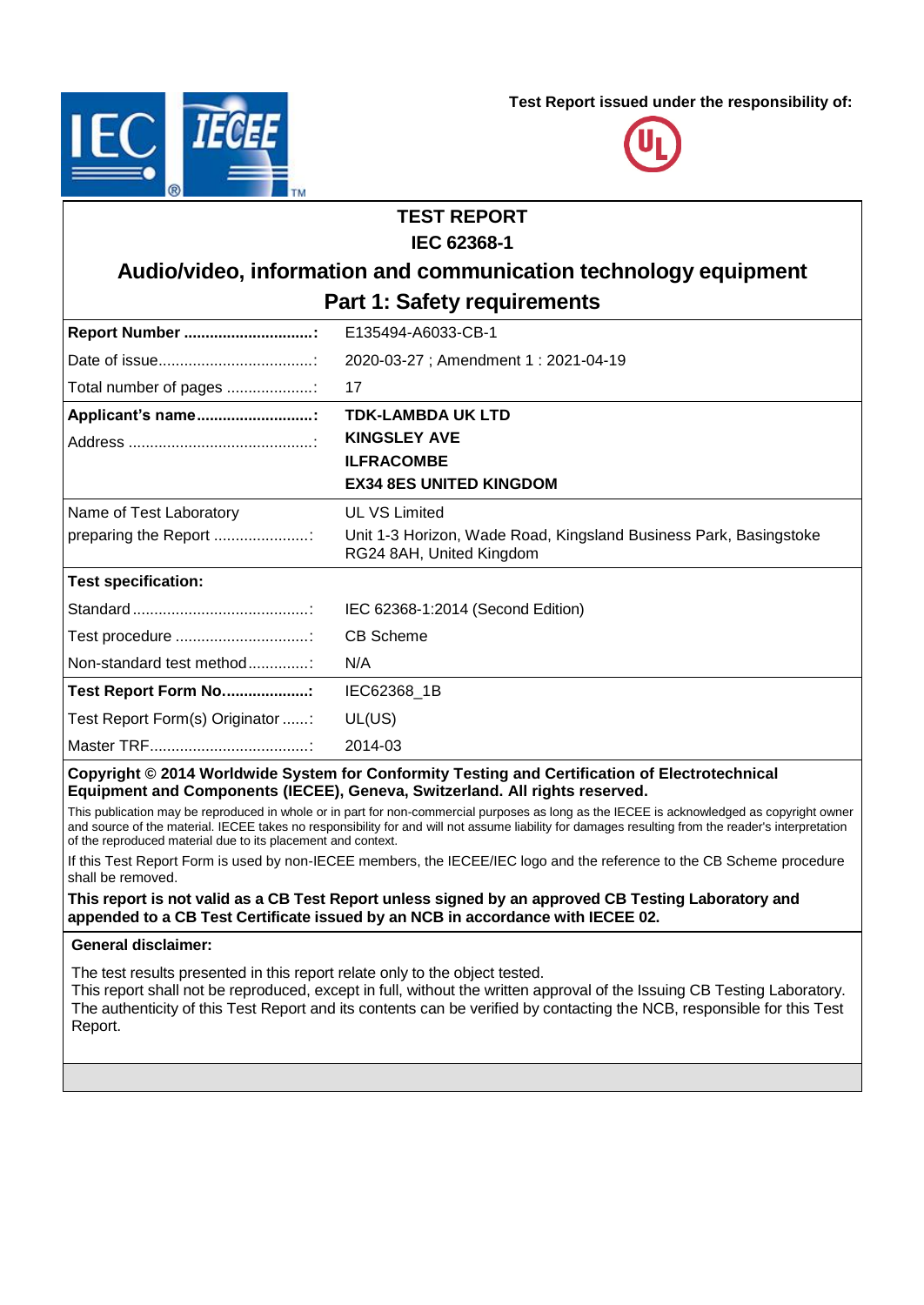Amendment 1 2021-04-19

| Test Item description                        | <b>AC-DC Power Supply</b>                                                                                    |                                                                                                                                                                                                                                                                                                                                                                             |
|----------------------------------------------|--------------------------------------------------------------------------------------------------------------|-----------------------------------------------------------------------------------------------------------------------------------------------------------------------------------------------------------------------------------------------------------------------------------------------------------------------------------------------------------------------------|
|                                              |                                                                                                              |                                                                                                                                                                                                                                                                                                                                                                             |
|                                              |                                                                                                              |                                                                                                                                                                                                                                                                                                                                                                             |
|                                              | <b>TDK-Lambda</b>                                                                                            |                                                                                                                                                                                                                                                                                                                                                                             |
|                                              |                                                                                                              |                                                                                                                                                                                                                                                                                                                                                                             |
|                                              | <b>TDK-LAMBDA UK LTD</b>                                                                                     |                                                                                                                                                                                                                                                                                                                                                                             |
|                                              | <b>KINGSLEY AVE</b>                                                                                          |                                                                                                                                                                                                                                                                                                                                                                             |
|                                              | <b>ILFRACOMBE</b>                                                                                            |                                                                                                                                                                                                                                                                                                                                                                             |
|                                              | EX34 8ES UNITED KINGDOM                                                                                      |                                                                                                                                                                                                                                                                                                                                                                             |
|                                              | DRB240-48-1/yyy                                                                                              |                                                                                                                                                                                                                                                                                                                                                                             |
|                                              |                                                                                                              | (where yyy is optional and can be alphanumeric characters or<br>blank and is for non-safety related changes - product ratings                                                                                                                                                                                                                                               |
|                                              | unchanged)                                                                                                   |                                                                                                                                                                                                                                                                                                                                                                             |
|                                              | Input: 100-240 VAC, 2.7 A, 50/60 Hz                                                                          |                                                                                                                                                                                                                                                                                                                                                                             |
|                                              | Output:                                                                                                      |                                                                                                                                                                                                                                                                                                                                                                             |
|                                              | Rated: 48 - 52.8 Vdc, 5 - 4.55 A                                                                             |                                                                                                                                                                                                                                                                                                                                                                             |
|                                              | Peak: 48 - 52.8 Vdc, 6 - 5.45 A/Max 10sec.                                                                   |                                                                                                                                                                                                                                                                                                                                                                             |
|                                              |                                                                                                              |                                                                                                                                                                                                                                                                                                                                                                             |
| Testing procedure and testing location:      |                                                                                                              |                                                                                                                                                                                                                                                                                                                                                                             |
|                                              |                                                                                                              |                                                                                                                                                                                                                                                                                                                                                                             |
| $\boxtimes$<br><b>CB Testing Laboratory:</b> |                                                                                                              |                                                                                                                                                                                                                                                                                                                                                                             |
| Testing location/ address :                  | UL VS Limited, Unit 1-3 Horizon, Wade Road, Kingsland<br>Business Park, Basingstoke RG24 8AH, United Kingdom |                                                                                                                                                                                                                                                                                                                                                                             |
| Tested by (name + signature)                 | Guoqing Zhang / Project<br>Handler                                                                           |                                                                                                                                                                                                                                                                                                                                                                             |
|                                              |                                                                                                              | Zhang Guoging                                                                                                                                                                                                                                                                                                                                                               |
| Approved by (name + signature) :             | Hubert Koszewski /<br>Reviewer                                                                               | $\begin{picture}(22,14) \put(0,0){\vector(1,0){10}} \put(15,0){\vector(1,0){10}} \put(15,0){\vector(1,0){10}} \put(15,0){\vector(1,0){10}} \put(15,0){\vector(1,0){10}} \put(15,0){\vector(1,0){10}} \put(15,0){\vector(1,0){10}} \put(15,0){\vector(1,0){10}} \put(15,0){\vector(1,0){10}} \put(15,0){\vector(1,0){10}} \put(15,0){\vector(1,0){10}} \put(15,0){\vector(1$ |
|                                              |                                                                                                              |                                                                                                                                                                                                                                                                                                                                                                             |
| Testing procedure: CTF Stage 1               |                                                                                                              |                                                                                                                                                                                                                                                                                                                                                                             |
|                                              |                                                                                                              |                                                                                                                                                                                                                                                                                                                                                                             |
| Tested by (name + signature)                 |                                                                                                              |                                                                                                                                                                                                                                                                                                                                                                             |
| Approved by (name + signature) :             |                                                                                                              |                                                                                                                                                                                                                                                                                                                                                                             |
|                                              |                                                                                                              |                                                                                                                                                                                                                                                                                                                                                                             |
| Testing procedure: CTF Stage 2               |                                                                                                              |                                                                                                                                                                                                                                                                                                                                                                             |
| Testing location/ address                    |                                                                                                              |                                                                                                                                                                                                                                                                                                                                                                             |
| Tested by (name + signature)                 |                                                                                                              |                                                                                                                                                                                                                                                                                                                                                                             |
| Witnessed by (name + signature):             |                                                                                                              |                                                                                                                                                                                                                                                                                                                                                                             |
|                                              |                                                                                                              |                                                                                                                                                                                                                                                                                                                                                                             |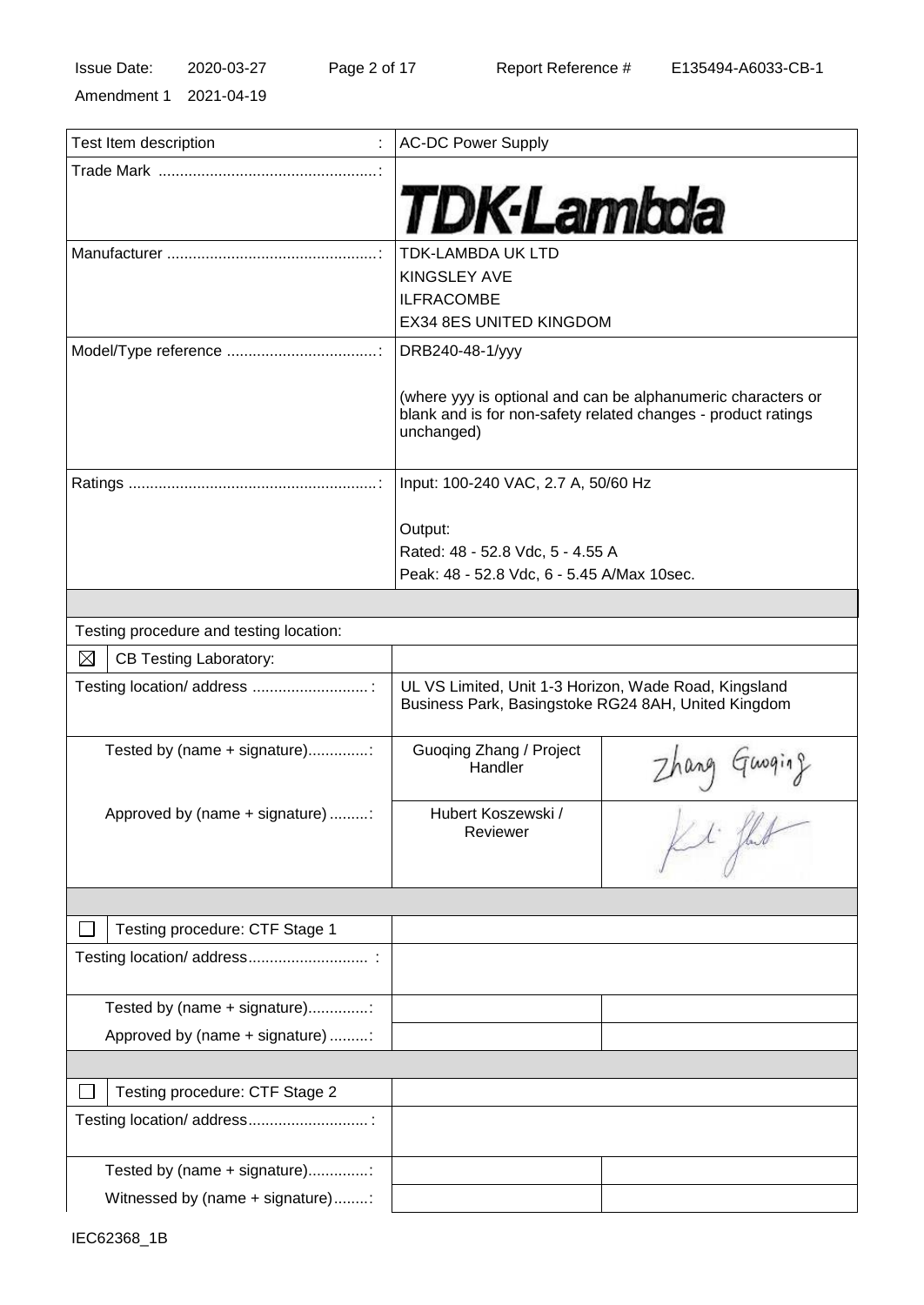Issue Date: 2020-03-27 Page 3 of 17 Report Reference # E135494-A6033-CB-1

Amendment 1 2021-04-19

| Approved by (name + signature)     |  |
|------------------------------------|--|
|                                    |  |
| Testing procedure: CTF Stage 3     |  |
| Testing procedure: CTF Stage 4     |  |
|                                    |  |
|                                    |  |
| Tested by (name + signature)       |  |
| Witnessed by (name + signature):   |  |
| Approved by (name + signature) :   |  |
| Supervised by (name + signature) : |  |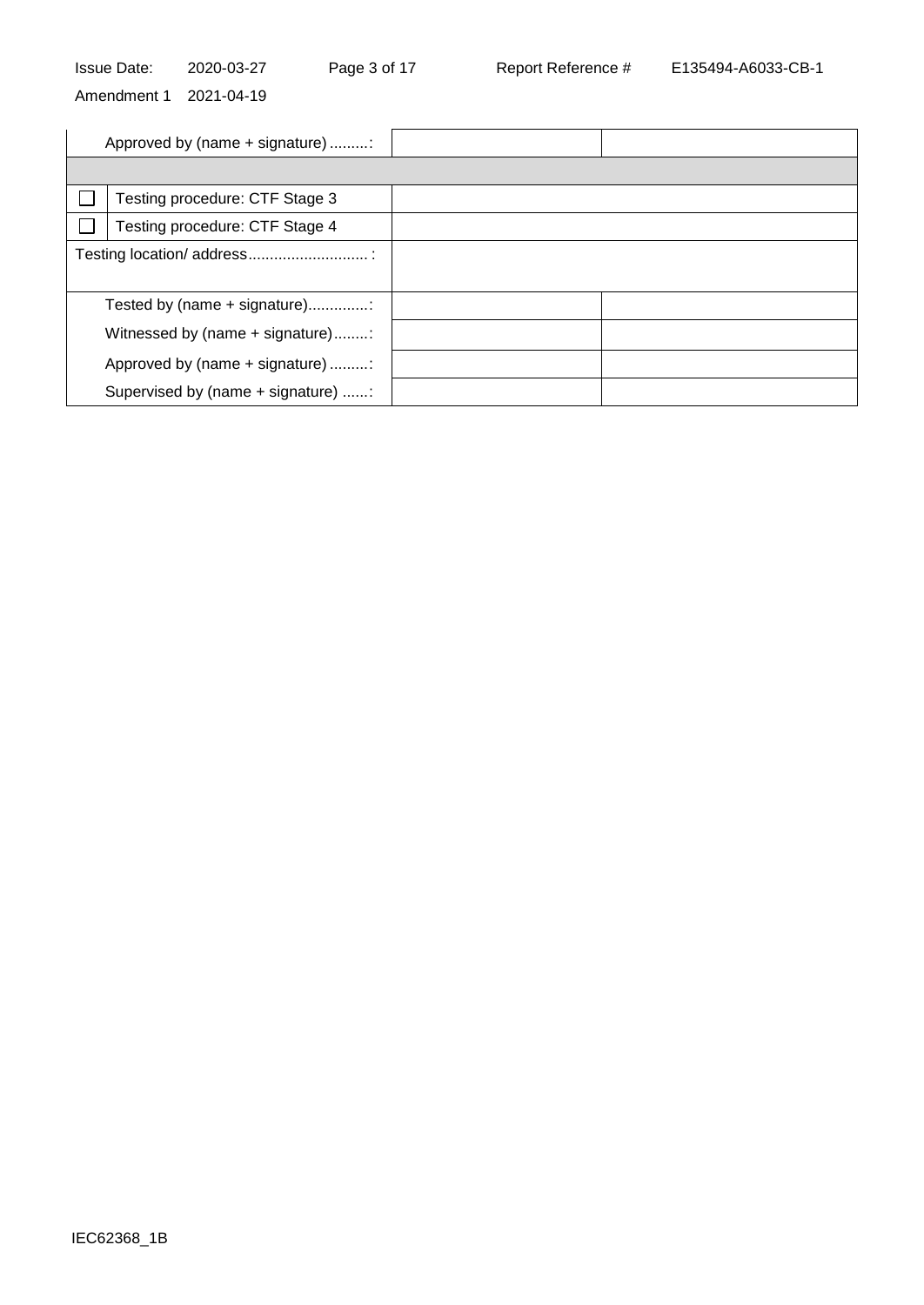**The product fulfils the requirements of:** EN 62368-1:2014+A11:2017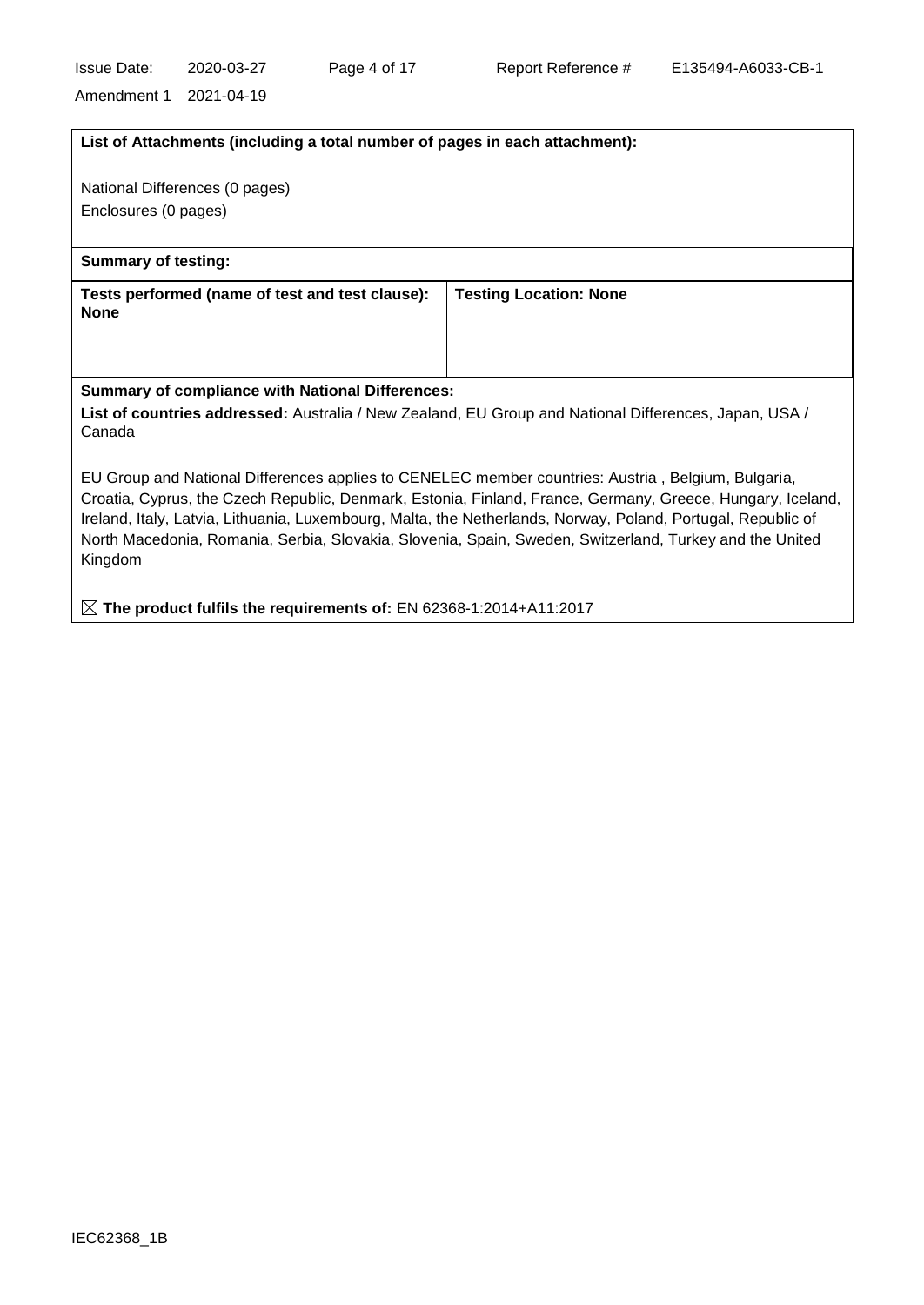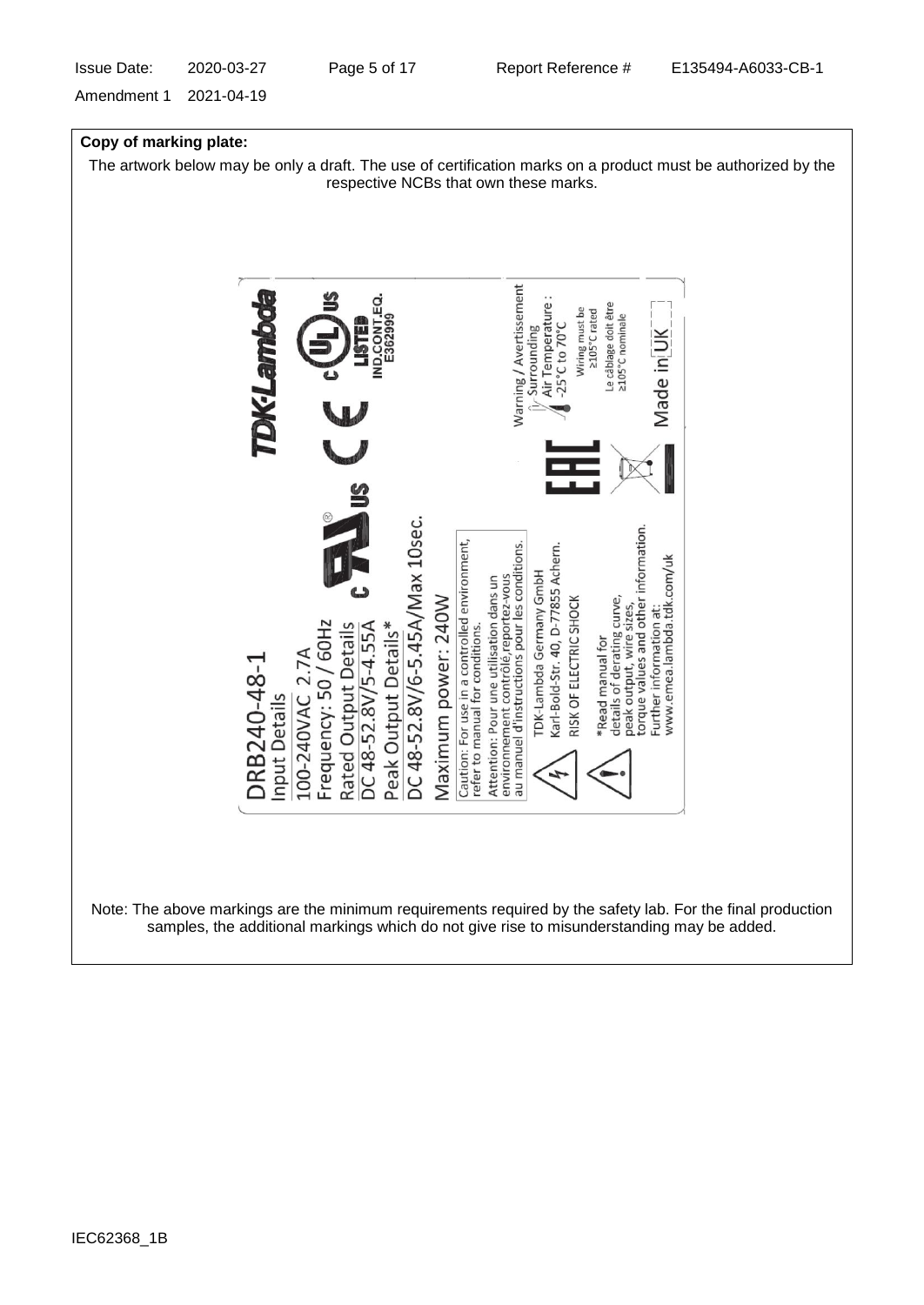| <b>TEST ITEM PARTICULARS:</b>                                                                                                                                                                              |                                                                  |  |  |
|------------------------------------------------------------------------------------------------------------------------------------------------------------------------------------------------------------|------------------------------------------------------------------|--|--|
| Classification of use by                                                                                                                                                                                   | Instructed person                                                |  |  |
| Supply Connection                                                                                                                                                                                          | <b>AC Mains</b>                                                  |  |  |
| Supply % Tolerance                                                                                                                                                                                         | $+10\%$ / -15%                                                   |  |  |
| Supply Connection - Type                                                                                                                                                                                   | Terminal Block for internal connection within end product        |  |  |
| Considered current rating of protective device as part                                                                                                                                                     | 20 A:                                                            |  |  |
| of building or equipment installation                                                                                                                                                                      | building;                                                        |  |  |
| Equipment mobility                                                                                                                                                                                         | for building-in                                                  |  |  |
| Over voltage category (OVC)                                                                                                                                                                                | <b>OVC II</b>                                                    |  |  |
| Class of equipment                                                                                                                                                                                         | Class I                                                          |  |  |
| Access location                                                                                                                                                                                            | N/A                                                              |  |  |
| Pollution degree (PD)                                                                                                                                                                                      | PD <sub>2</sub>                                                  |  |  |
| Manufacturer's specified maximum operating ambient<br>$(^{\circ}C)$                                                                                                                                        | 55°C, above 55°C derated linearly to 50% output power<br>at 70°C |  |  |
| IP protection class                                                                                                                                                                                        | IPX0                                                             |  |  |
| Power Systems                                                                                                                                                                                              | <b>TN</b>                                                        |  |  |
| Altitude during operation (m)                                                                                                                                                                              | 3000m m                                                          |  |  |
| Altitude of test laboratory (m)                                                                                                                                                                            | 2000 m or less                                                   |  |  |
| Mass of equipment (kg)                                                                                                                                                                                     | 0.45                                                             |  |  |
|                                                                                                                                                                                                            |                                                                  |  |  |
| <b>POSSIBLE TEST CASE VERDICTS:</b>                                                                                                                                                                        |                                                                  |  |  |
| - test case does not apply to the test object                                                                                                                                                              | N/A                                                              |  |  |
| - test object does meet the requirement                                                                                                                                                                    | P (Pass)                                                         |  |  |
| - test object does not meet the requirement                                                                                                                                                                | F (Fail)                                                         |  |  |
| <b>TESTING:</b>                                                                                                                                                                                            |                                                                  |  |  |
|                                                                                                                                                                                                            | N/A                                                              |  |  |
|                                                                                                                                                                                                            | N/A                                                              |  |  |
|                                                                                                                                                                                                            |                                                                  |  |  |
| <b>GENERAL REMARKS:</b>                                                                                                                                                                                    |                                                                  |  |  |
| "(See Enclosure #)" refers to additional information appended to the report.<br>"(See appended table)" refers to a table appended to the report.                                                           |                                                                  |  |  |
| Throughout this report a $\square$ comma / $\square$ point is used as the decimal separator.                                                                                                               |                                                                  |  |  |
| Manufacturer's Declaration per sub-clause 4.2.5 of IECEE 02:                                                                                                                                               |                                                                  |  |  |
| The application for obtaining a CB Test Certificate                                                                                                                                                        | $\boxtimes$ Yes                                                  |  |  |
| includes more than one factory location and a<br>declaration from the Manufacturer stating that the<br>sample(s) submitted for evaluation is (are)<br>representative of the products from each factory has | Not applicable                                                   |  |  |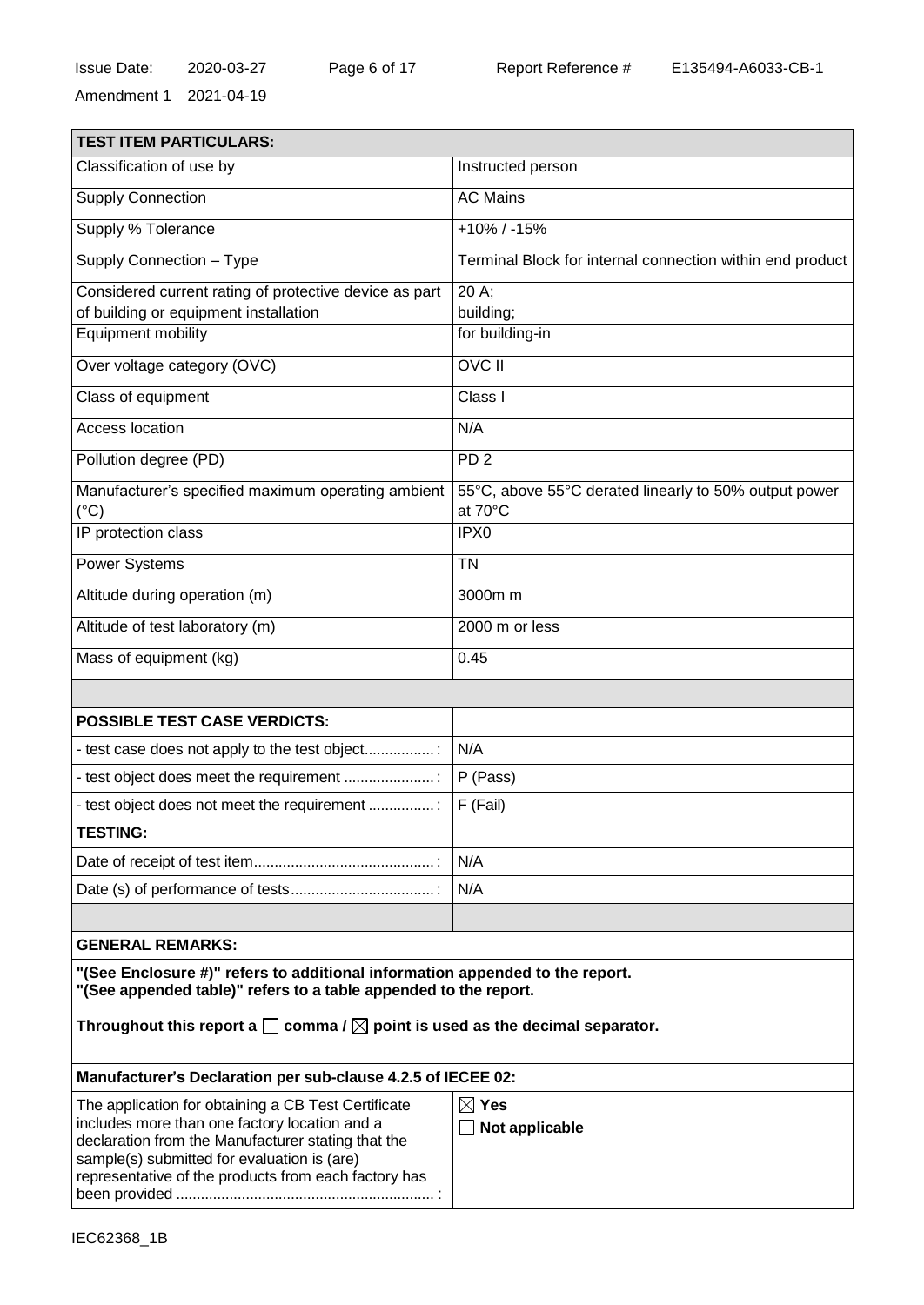Amendment 1 2021-04-19

| When differences exist; they shall be identified in the General product information section. |                                |  |
|----------------------------------------------------------------------------------------------|--------------------------------|--|
|                                                                                              | TDK-LAMBDA UK LTD              |  |
|                                                                                              | KINGSLEY AVE                   |  |
|                                                                                              | <b>ILFRACOMBE</b>              |  |
|                                                                                              | EX34 8ES UNITED KINGDOM        |  |
|                                                                                              | PANYU TRIO MICROTRONICS CO LTD |  |
|                                                                                              | <b>SHIJI INDUSTRIAL ESTATE</b> |  |
|                                                                                              | <b>DONGYONG</b>                |  |
|                                                                                              | <b>NANSHA</b>                  |  |
|                                                                                              | <b>GUANGZHOU</b>               |  |
|                                                                                              | GUANGDONG 511453 CHINA         |  |
| <b>GENERAL PRODUCT INFORMATION:</b>                                                          |                                |  |

#### **Report Summary**

The original report was modified on 2021-04-19 to include the following changes/additions:

Technical amendment Update CCL with the addition of 2 alternate Relays: Tyco (TE Connectivity) OJ-SH-112HM2-WG.0000(2071505-1) & Hongfa HF32FV-G/12-HSTF.

This test report should be read in conjunction with the original Report, No.: E135494-A6033-CB-1, issued date 2020-03-27 with CB Certificate DK-95088-UL, issued on 2020-03-28.

#### **Product Description**

The product covered in this report is a building-in component switch-mode power supply (DIN rail type).

## **Model Differences**

N/A

# **Additional application considerations – (Considerations used to test a component or sub-assembly) -**

Project # 4789845826 line 2:

The original report was revised to include the following technical/administrative changes/additions:

Update CCL with the addition of 2 alternate Relays: Tyco (TE Connectivity) OJ-SH-112HM2-WG.0000(2071505- 1) & Hongfa HF32FV-G/12-HSTF.

The alternate components have same or better ratings, considered technically equivalent, no tests were deemed necessary, the sample requirements were waived, the product continues to comply with the standard.

This test report should be read in conjunction with the original Report, No.: E135494-A6033-CB-1, issued date 2020-03-27 with CB Certificate DK-95088-UL, issued on 2020-03-28.

--------------------------------------------------------------------------------

Output Test Load:

Condition A (rated output) 48 Vdc, 5 A

Condition B (maximum rated output) 52.8 Vdc, 4.55 A

Condition C (50% power at maximum ambient) 48 Vdc, 2.5A @ 70°C